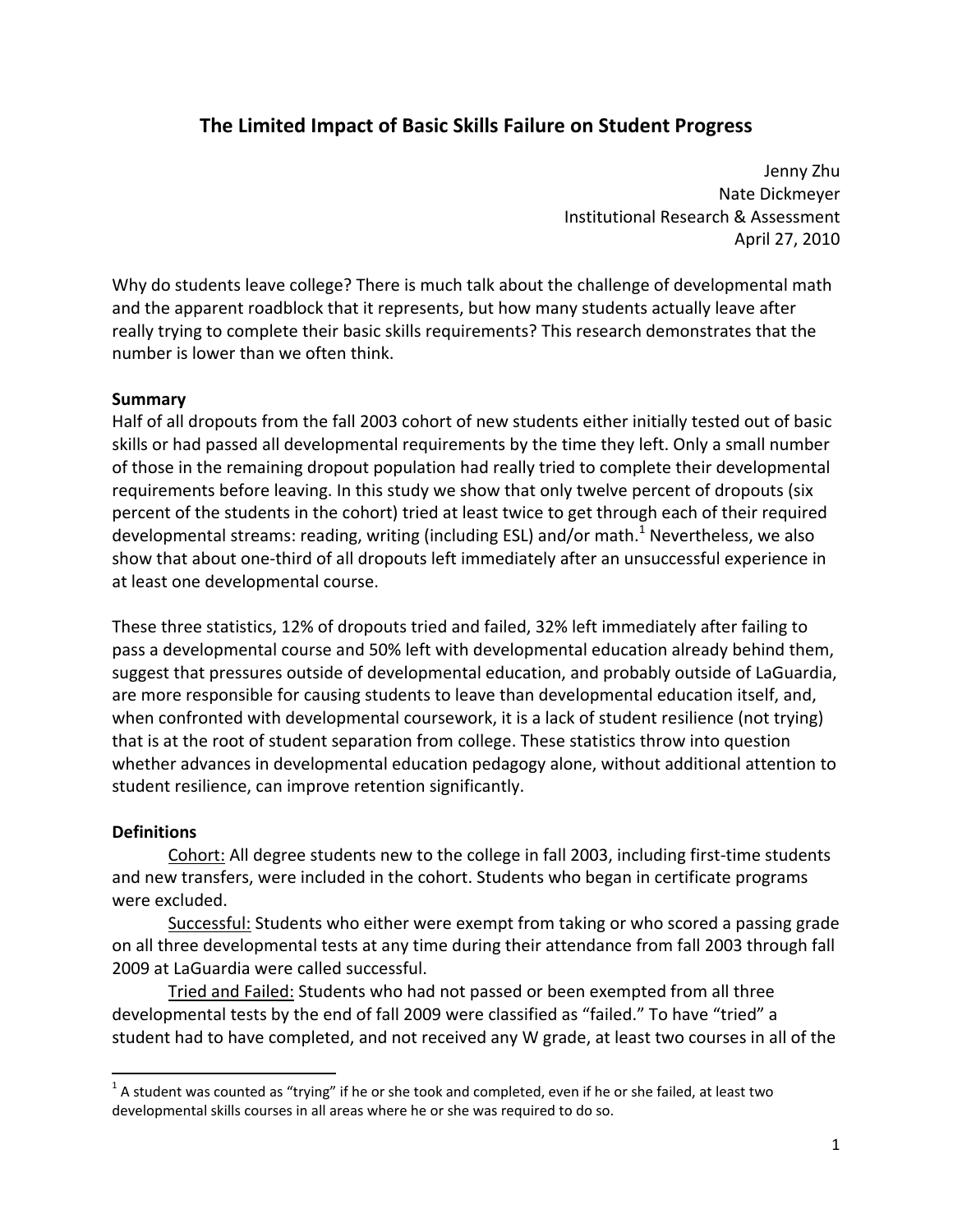developmental areas for which he or she had not been exempted or passed on initial tests. We included USIP courses. Thus, a student who had tested into developmental English 099 and who took that course twice and received F's both times and never passed the English ACT test was included in the "Tried and Failed" category. A student who placed into English 099 and Math 095 and who took English 099 and passed the course and the test and then took a USIP Math 095 course and passed and then took a Math 096 course and passed, but failed all subsequent MATH ACT tests would also count as "Tried and Failed."

Not Trying: Students who were required to take developmental courses but who did not complete at least two developmental courses in their required streams were classed as "Not Trying." For example, a student who tested into Math 096 and took the course once and received an F and then enrolled a second time, but dropped the course would be classed as "not trying."

 Graduated: Only successful (in terms of passing all developmental requirements) students graduated.

 Transferred: These are students who did not graduate and who are not still attending and who are listed as attending another institution in the reports we receive from the Clearinghouse.

Still Attending: Students from the cohort who had not graduated and who enrolled in either (or both) spring 2009 or fall 2009 were counted as still attending.

Dropped Out: Students from the cohort who had not graduated, transferred or were still attending were classified as dropped out.

Failed Courses: Course enrollments in the last semester of attendance before dropping out where students received a W or other non‐passing grade (like a letter grade below D‐) were counted as Failed Courses. If a student had more than one failed course in his or her last semester, all such enrollments were counted.

# **Details (Tables and Charts)**

From table 1 we note the following:

- 6% of the fall 2003 cohort actually tried to pass developmental coursework and failed and then dropped out.
- 24% of the cohort completed all developmental requirements and dropped out.
- 26% graduated.
- 16% were successful with their developmental work and transferred before graduation.
- Only 1% of the cohort tried and failed and then either transferred or remained enrolled.
- 18% did not try to pass their developmental requirements before dropping out.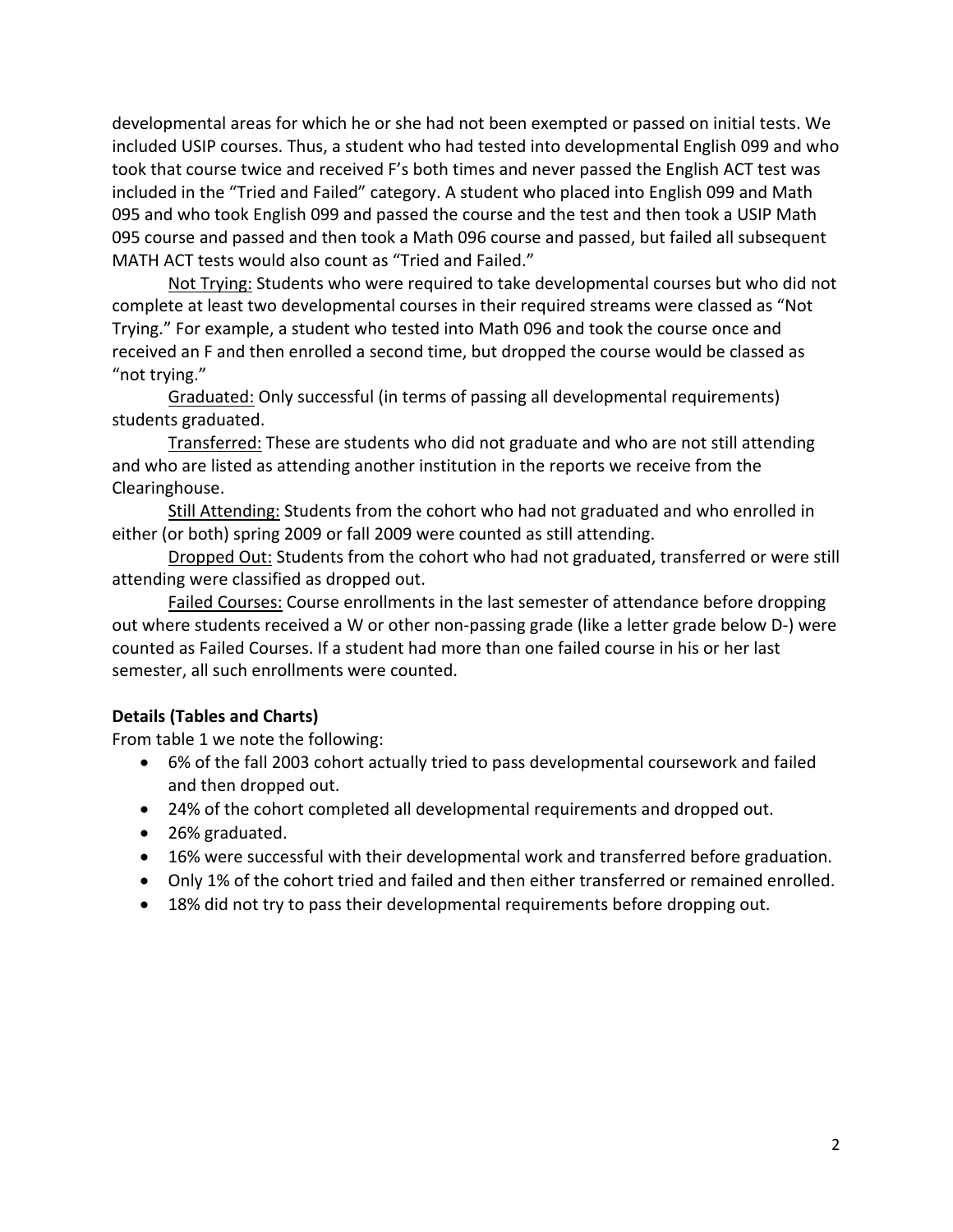| Current Status of Fall 2003 New Degree-Seeking Students * |               |      |  |
|-----------------------------------------------------------|---------------|------|--|
| <b>Status</b>                                             | # of Students | %    |  |
| Graduated                                                 | 779           | 26%  |  |
| Successful and Dropped out                                | 719           | 24%  |  |
| Successful and Still Enrolled                             | 83            | 3%   |  |
| Successful and Transferred                                | 493           | 16%  |  |
| Tried and Failed and Dropped Out                          | 174           | 6%   |  |
| Tried and Failed and Still Enrolled                       |               | 0%   |  |
| Tried and Failed and Transferred                          | 29            | 1%   |  |
| Not Trying and Dropped Out                                | 553           | 18%  |  |
| Not Trying and Still Enrolled                             | 13            | 0%   |  |
| Not Trying and Transferred                                | 142           | 5%   |  |
| <b>Total</b>                                              | 2,992         | 100% |  |
| * Excluding certificate students                          |               |      |  |
| Table 1                                                   |               |      |  |

 Figure 1 gives a graphical interpretation of table 1. The length of the line through the middle represents all 2,992 students in the cohort. The width of the boxes above and below the line gives the relative sizes of each of the ten groups. Graduated and transferred students are shown moving up. Dropping out students are shown moving down. Continuing students are shown moving down‐right. Transferred, dropping out and continuing students are each divided into three groups: successful, tried and failed, and not trying.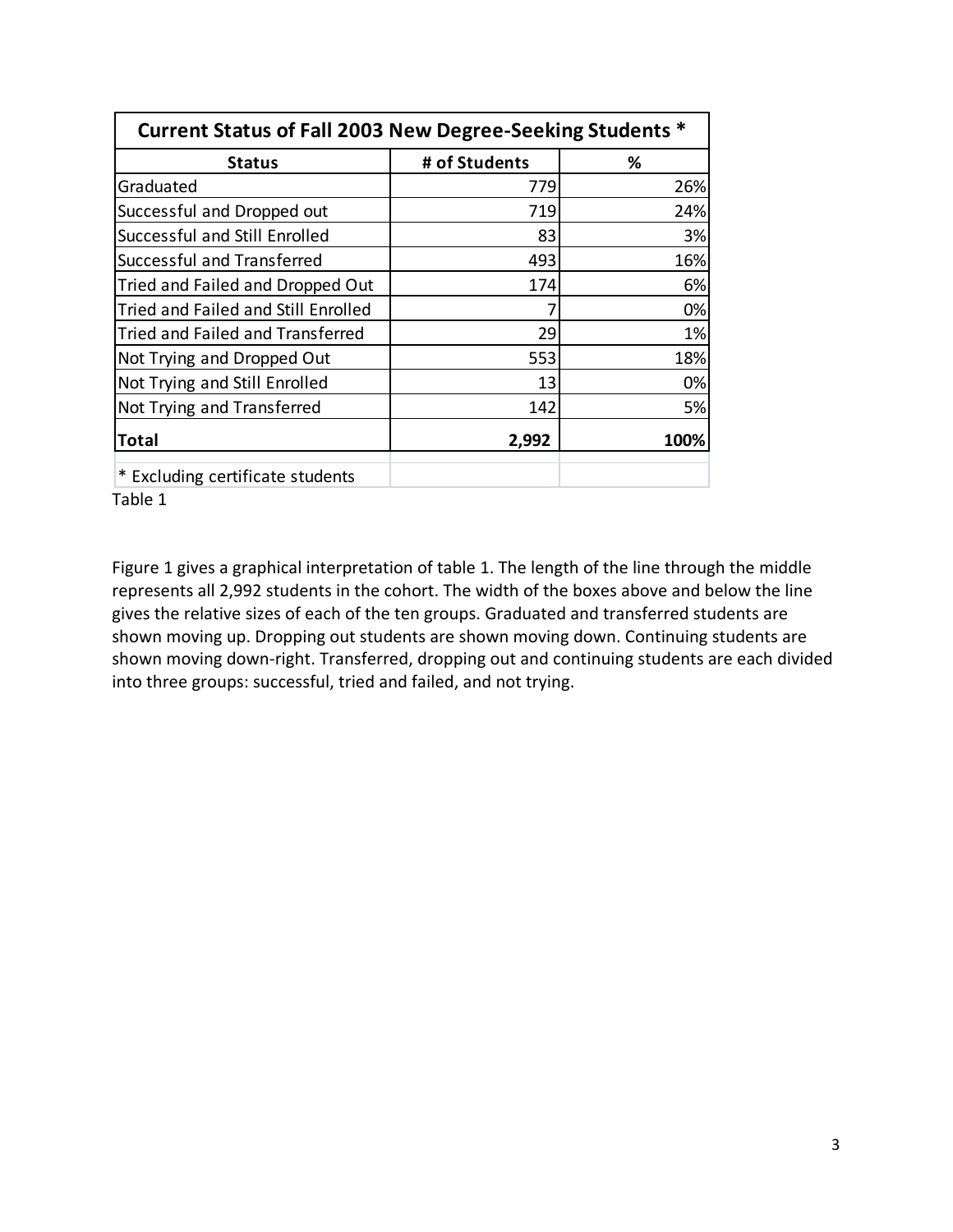## **Distribution of Fall 2003 New Student Cohort in Fall 2009 by Outcome and Developmental Success/Effort**



### Figure 1

 Table 2 shows the remaining developmental needs of students who dropped out after "trying." More than half still required some math, while nearly three‐quarters required further developmental writing work. Figure 2 shows the table graphically. Of those students who tried, failed and dropped out, writing seems a larger barrier.

| <b>Breakdown of Tried and Failed and Dropped out Students</b> |               |      |  |
|---------------------------------------------------------------|---------------|------|--|
| <b>Status</b>                                                 | # of Students | %    |  |
| Need Math Only                                                | 42            | 24%  |  |
| Need Reading Only                                             | 4             | 2%   |  |
| Need Writing Only                                             | 50            | 29%  |  |
| Need Math and Reading                                         | 4             | 2%   |  |
| Need Math and Writing                                         | 38            | 22%  |  |
| Need Reading and Writing                                      | 10            | 6%   |  |
| Need all Three                                                | 26            | 15%  |  |
| Total                                                         | 174           | 100% |  |
| Notes (overlap groups):                                       |               |      |  |
| Need some math                                                | 110           | 63%  |  |
| Need some writing                                             | 124           | 71%  |  |



Table 2 and 2 Figure 2 and 2 Figure 2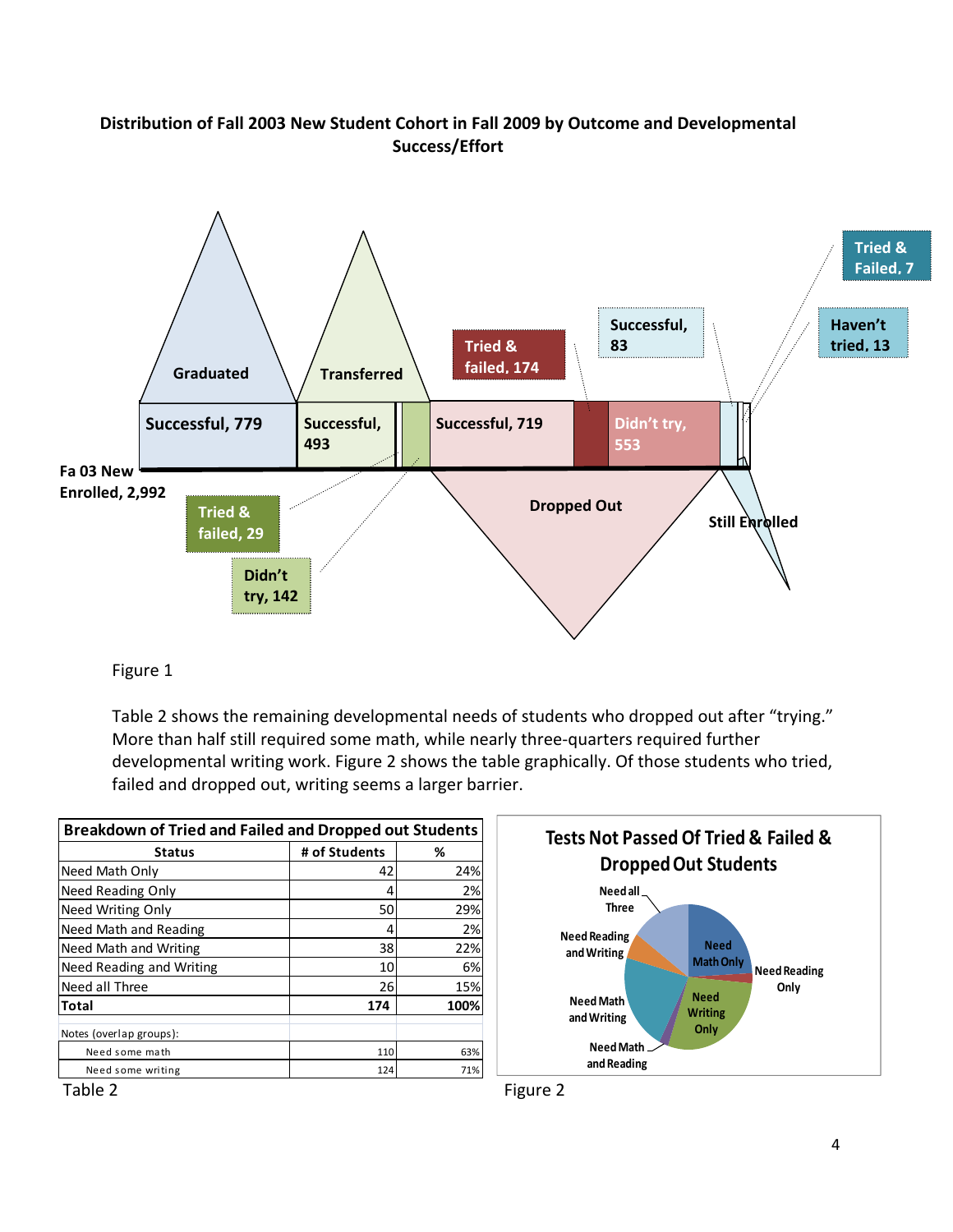Table 3 shows the top ten courses that students failed just before dropping out. Besides developmental English and Math, large numbers of students failed other large‐enrollment, credit‐level pre‐requisite courses (often called "Gateway" courses) just before dropping out. This shows that 190 of the 1,446 students who dropped out from this cohort had just failed MAT 096, while another 78 had just failed MAT 095. Better math instruction or tutoring may decrease this number, but the impact on the overall drop‐out numbers for such improvements does not appear to be significant. A 25% decrease in math failure for these students might decrease our overall drop-out rate by nearly two percentage points, but only if passing math alone would have kept those students from dropping out.

 Table 4 shows the distribution of failed courses just before dropping out by course level. The largest number of enrollments in such courses was at the 100 level, not the developmental level.

|                   |        | <b>Breakdown of Failed Courses of Dropped Out</b><br><b>Students in Their Last Semester (Top Ten)</b> |                       | Level of Failed Courses Taken in Final Semester by |                |                |
|-------------------|--------|-------------------------------------------------------------------------------------------------------|-----------------------|----------------------------------------------------|----------------|----------------|
|                   |        |                                                                                                       |                       | Students from Fall 2003 Cohort Who Dropped Out     |                |                |
|                   |        | Count of                                                                                              | % of Total            |                                                    | <b>Number</b>  | % of All       |
| <b>Discipline</b> | Course | <b>Students</b>                                                                                       | <b>Courses Failed</b> |                                                    | of Failed      | Failed         |
| <b>MAT</b>        | 096    | 190                                                                                                   | 9.2%                  |                                                    | <b>Courses</b> | <b>Courses</b> |
| <b>ENG</b>        | 101    | 128                                                                                                   | 6.2%                  |                                                    |                |                |
| <b>ENG</b>        | 099    | 119                                                                                                   | 5.8%                  | Non-Developmental 000 Level                        | 58             | 2.8%           |
| SSS               | 100    | 96                                                                                                    | 4.7%                  | Developmental                                      | 620            | 30.2%          |
| <b>MAT</b>        | 095    | 78                                                                                                    | 3.8%                  | 100 Level                                          | 1,173          | 57.1%          |
| <b>HUC</b>        | 101    | 71                                                                                                    | 3.5%                  |                                                    |                |                |
| <b>MAT</b>        | 120    | 68                                                                                                    | 3.3%                  | 200 Level                                          | 205            | 10.0%          |
| <b>ENG</b>        | 102    | 59                                                                                                    | 2.9%                  | Total                                              | 2,056          | 100.0%         |
| ENZ               | 099    | 51                                                                                                    | 2.5%                  |                                                    |                |                |
| <b>CSE</b>        | 099    | 44                                                                                                    | 2.1%                  | Table 4                                            |                |                |

Table 3

 Table 5 groups the developmental failed course enrollments by area. The unduplicated number of students, shown in table 6, who failed any developmental course just before dropping out was 460 or 32% of all drop outs. Math alone was the major type of block, although the combinations of writing/ESL with other areas were failed in the last semester by more students than were math and math plus other areas. Only one‐third of those leaving after failing a developmental course were leaving after a second try.